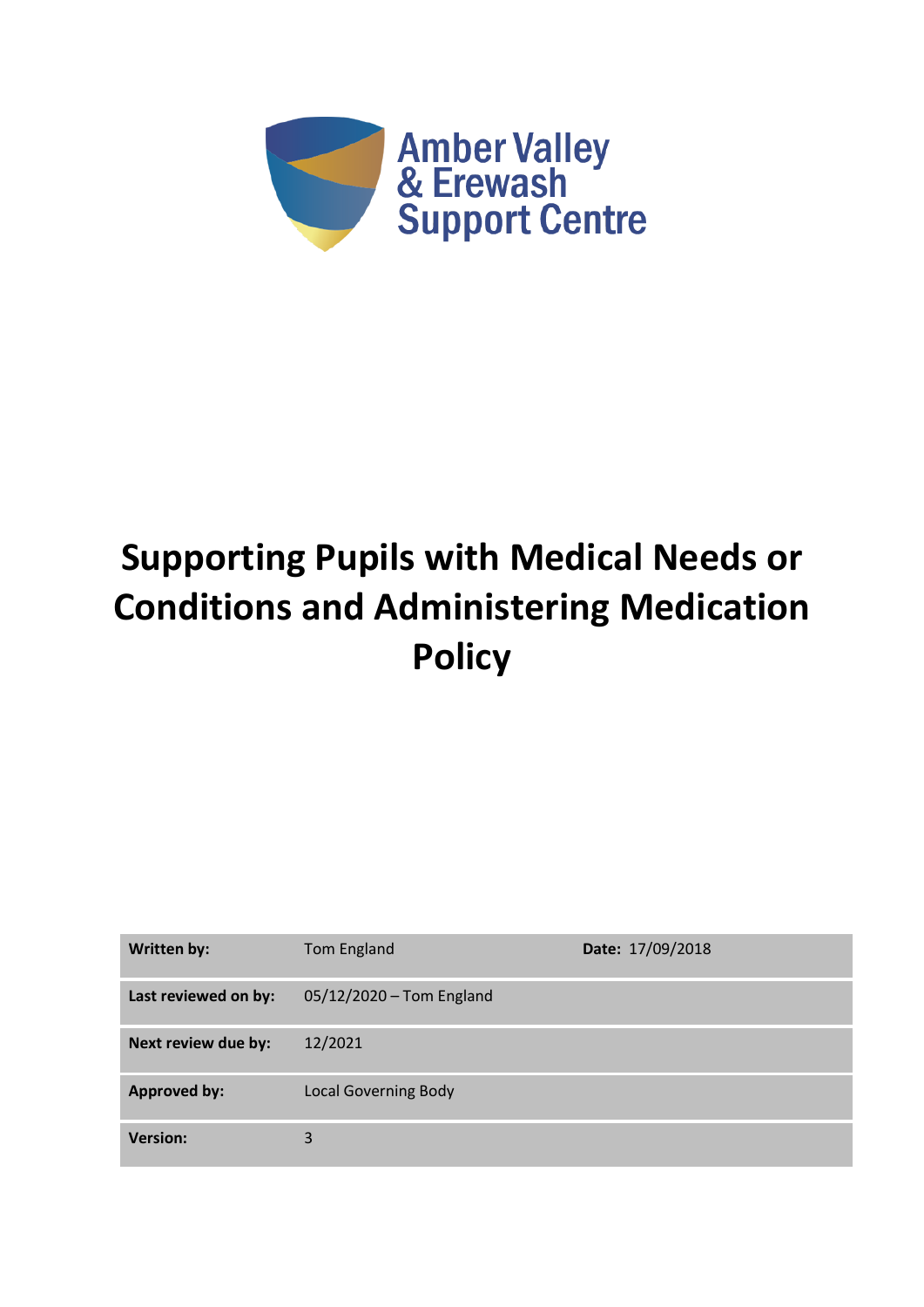## **Introduction**

At the Amber Valley and Erewash Support Centres all our staff care and want the very best for each pupil who is a part of our community. We value each other and every one of our pupils and they are at the centre of everything that we do. We recognise that everyone has unique needs and aspirations and understand the importance of providing equal opportunities within a caring environment that allows pupils to flourish and achieve.

We strive to eliminate prejudice and discrimination, and to develop an environment where all children can flourish and feel safe.

The academy is responsible for making sure that relevant staff know about and are, if necessary, trained to provide any additional support these pupils may need. Pupils with special medical needs have the same right of admission to the academy as other children and cannot be refused admission or excluded from the academy on medical grounds alone.

Teachers and other academy staff in charge of pupils have a common law duty to act in "loco parentis" and may need to take swift action in an emergency. This duty also extends to teachers leading activities taking place off the academy sites. This could extend to a need to administer medicine. The prime responsibility for a child's health lies with the parent/carer who is responsible for the child's medication and should supply the academy with information. The academy takes advice and guidance from the local authority and Department for Education.

Legal Framework This policy meets the requirements under Section 100 of the Children and Families Act 2014, which places a duty on Governing Bodies to make arrangements for supporting pupils at their academy with medical conditions. It is also based on the Department for Education's statutory guidance: Supporting pupils at school or academies with medical conditions. Definition of pupils' medical needs may be broadly summarised as being of two types:

- Short term, affecting their participation in academy activities where they are on a course of medication;
- Long term, potentially limiting their access to education and requiring extra care and support.

<http://www.legislation.gov.uk/ukpga/2014/6/part/5/crossheading/pupils-with-medical-conditions>

[https://assets.publishing.service.gov.uk/government/uploads/system/uploads/attachment\\_data/file](https://assets.publishing.service.gov.uk/government/uploads/system/uploads/attachment_data/file/638267/supporting-pupils-at-school-with-medical-conditions.pdf) [/638267/supporting-pupils-at-school-with-medical-conditions.pdf](https://assets.publishing.service.gov.uk/government/uploads/system/uploads/attachment_data/file/638267/supporting-pupils-at-school-with-medical-conditions.pdf)

#### **Aims**

The aim of this Policy is to ensure that all pupils with medical conditions are properly supported so that they can play a full and active role in academy life, remain healthy and achieve their academic potential.

This policy aims to ensure that:

• Pupils, staff and parents understand how our academy will support pupils with medical conditions.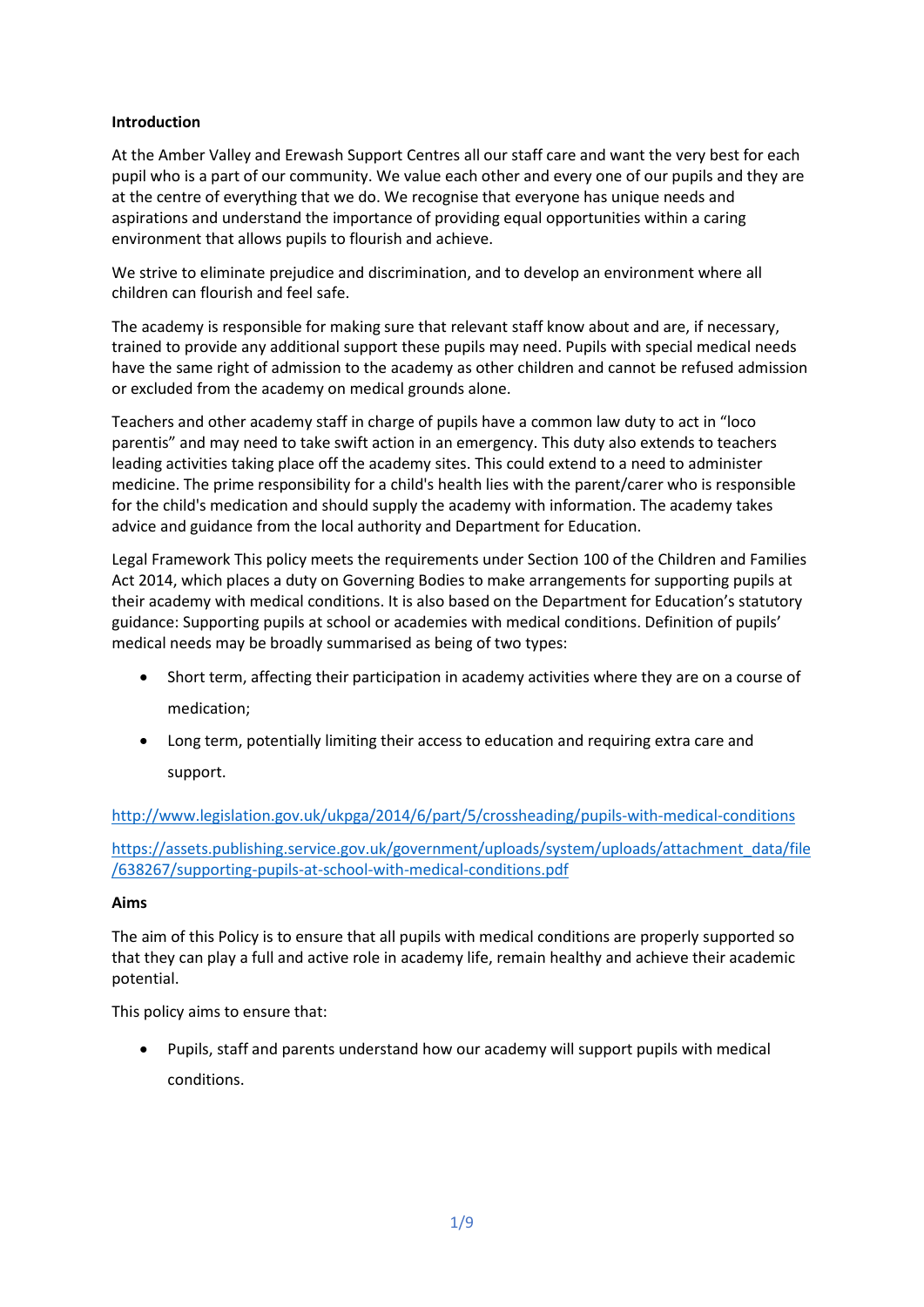• Pupils with medical conditions are properly supported to allow them to access the same education as other pupils, including academy trips and sporting activities.

The Senior Leadership Team and the Governing Body will implement this policy by:

- Making sure enough staff are suitably trained.
- Making staff aware of pupil's condition, where appropriate.
- Making sure there are cover arrangements to ensure someone is always available to support pupils with medical conditions.
- Providing supply teachers with appropriate information about the policy and relevant pupils.
- Developing and monitoring individual healthcare plans (IHPs).

## **Entitlement**

The academy accepts that pupils with medical needs should be assisted if possible and that they have a right to the full education available to other pupils. The academy believes that pupils with medical needs should be enabled to have full attendance and receive necessary proper care and support. The academy accepts all employees have rights in relation to supporting pupils with medical needs as follows:

- To choose whether they are prepared to be involved;
- To receive appropriate training;
- To work to clear guidelines;
- To bring to the attention of management any concern or matter relating to supporting pupils with medical needs.

## **Responsibilities of the Governing Body**

The Governing Body has ultimate responsibility to make arrangements to support pupils with medical conditions. They will ensure that enough staff have received suitable training and are competent before they are responsible for supporting children with medical conditions.

The Governing Body must ensure that the arrangements they put in place are enough to meet their statutory responsibilities and should ensure that policies, plans, procedures and systems are properly and effectively implemented. This aligns with their wider safeguarding duties.

#### **The Headteacher**

The headteacher will:

- Make sure all staff are aware of this policy and understand their role in its implementation.
- Ensure that there is a sufficient number of trained staff available to implement this policy and deliver against all individual healthcare plans (IHPs), including in contingency and emergency situations.
- Take overall responsibility for the development of IHPs.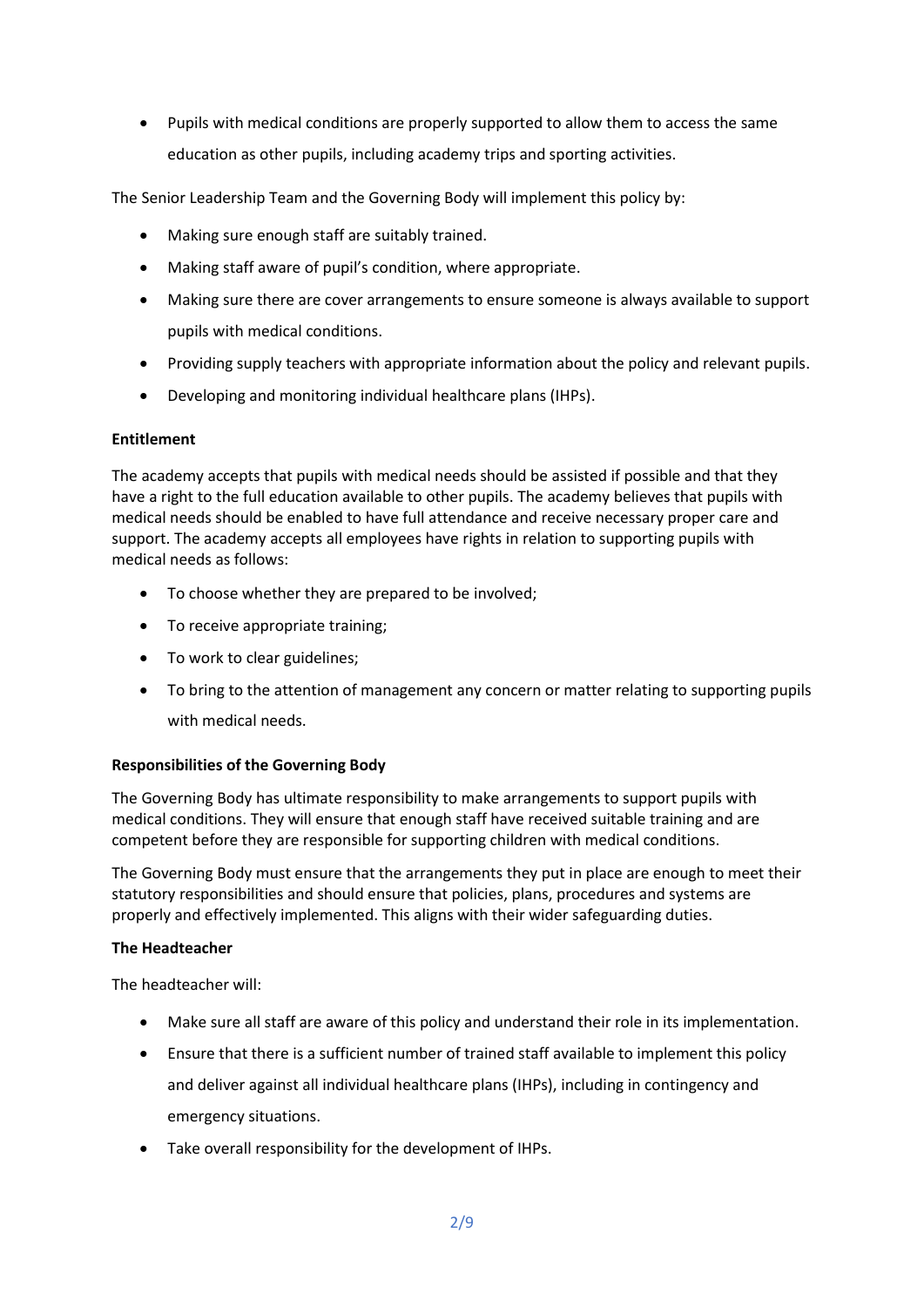- Make sure that academy staff are appropriately insured and aware that they are insured to support pupils in this way.
- Contact the school nursing service in the case of any pupil who has a medical condition that may require support at the academy, but who has not yet been brought to the attention of the school nurse.

Ensure that systems are in place for obtaining information about a child's medical needs and that this information is kept up to date. Academy staff supporting pupils with medical conditions during academy hours is not the sole responsibility of one person. Any member of staff may be asked to provide support to pupils with medical conditions. This includes the administration of medicines.

Those staff who take on the responsibility to support pupils with medical conditions will receive enough and suitable training and will achieve the necessary level of competency before doing so. Teachers will consider the needs of pupils with medical conditions that they teach.

All staff will know what to do and respond accordingly when they become aware that a pupil with a medical condition needs help.

All staff should be aware that:

- There is no legal or contractual duty on academy staff to administer medicine.
- Medication can only be administered at the academy by members of staff who have volunteered, following permission from the Headteacher.
- If the member of staff administering the medicine is concerned about any aspect of its administration, they must not administer it and must seek further advice.

#### **Parents and carers**

The prime responsibility for a child's health lies with the parent who is responsible for the child's medication. They should provide the academy with enough and up-to-date information about their child's medical needs. They may in some cases be the first to notify the academy that their child has a medical condition. Parents are key partners and should be involved in the development and review of their child's individual healthcare plan and may be involved in its drafting. They should carry out any action they have agreed to as part of its implementation, e.g. provide medicines and equipment and ensure they or another nominated adult are **always** contactable.

The parent(s) need to ensure there is enough medication and that the medication is in date. The parent(s) and carer(s) must replace the supply of medication at the request of relevant academy/health professional.

Medication should be provided in an original container with the following, clearly shown on the label:

- Child's name, date of birth
- Name and strength of medication
- Dose
- **Expiry dates**
- Dispensing date/pharmacists' details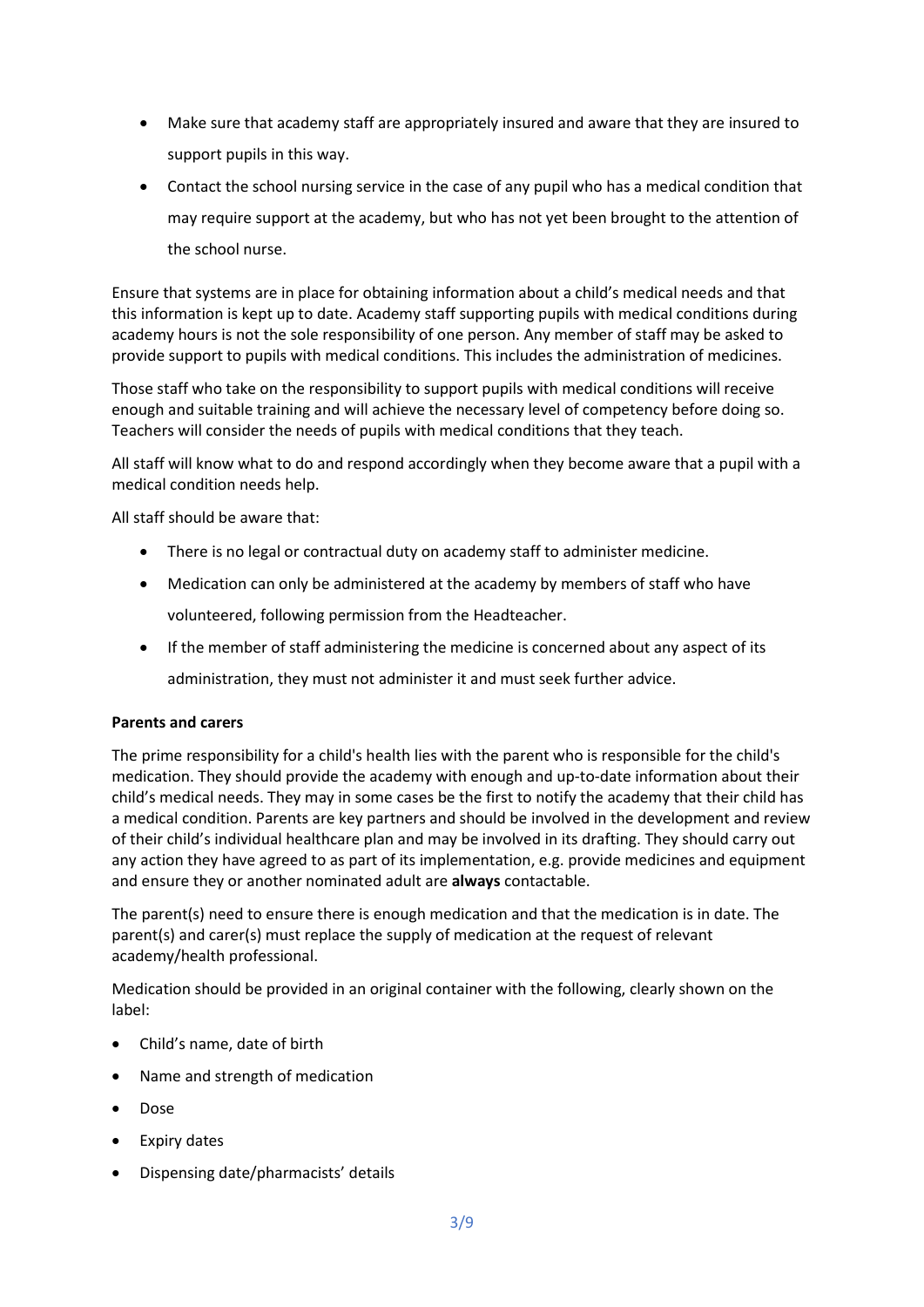## **Pupils**

Those with medical conditions are often best placed to provide information about how their condition affects them. They should be fully involved in discussions about their medical support needs and contribute as much as possible to the development of, and compliance with, their individual healthcare plan. Other pupils will often be sensitive to the needs of those medical conditions. They are also expected to comply with their individual healthcare plan.

#### **School nurses and other healthcare professionals.**

Our school nursing service will notify the academy when a pupil has been identified as having a medical condition that will require support in the academy. This should be before the pupil starts the academy, wherever possible.

Healthcare professionals, such as GPs and paediatricians, will liaise with the school's nurses and notify them of any pupils identified as having a medical condition.

## **Procedure**

When the academy is notified that a pupil has a medical condition, the process outlined below will be followed to decide whether the pupil requires an Individual Healthcare Plan (IHP). The academy will make every effort to ensure that arrangements are put into place within 2 weeks, or by the beginning of the relevant term for pupils who are new to our academy.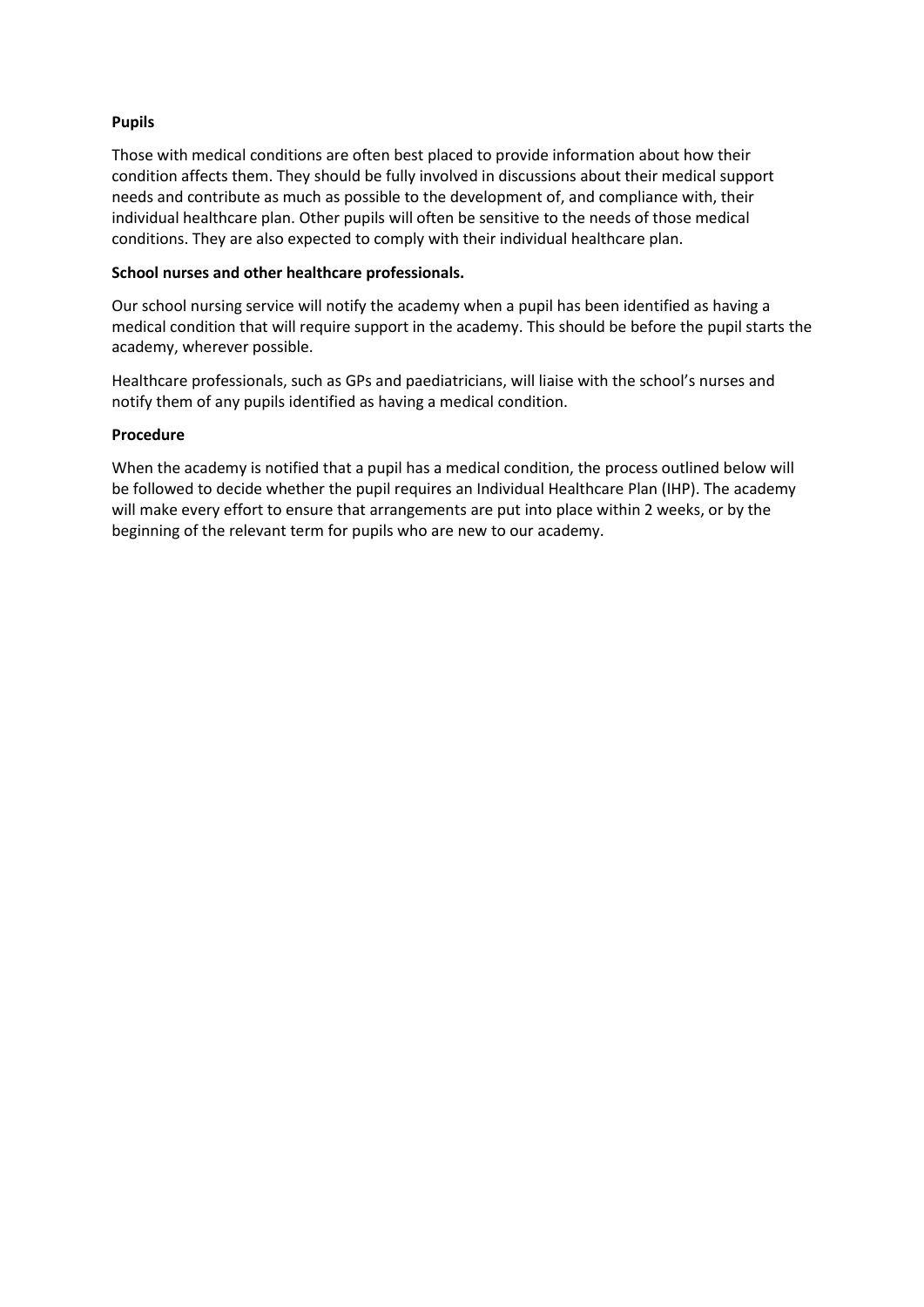Parent/Carer or Healthcare Professional informs the school that the child:

- Has a new diagnosis.
- Is to attend a new school
- Is to return to school after long-term absence.
- Has needs that have changed.

The Senior Head Of Centre/Head of Centre arranges a meeting to discuss the child's need and identifies an appropriate member of staff to support the pupil. The meeting should involve: • Key school staff. • The child. Parents/Carers. Relevant HealthCare Professionals. The outcome of this meeting would identify and training needs for school staff and to create one or more of the following: • An Individual Health Plan Evacuation Plan. Staff training record. Training is designed and delivered to school staff as appropriate. Trained staff become competent and their training is annually reviewed. All required information is circulated to staff and made available on One Drive and other shared locations. Review all document action annually or at any point where the condition changes or staff changes. This review will be initiated by the school, parents or Healthcare Professionals.

#### **Individual Healthcare Plans**

The Headteacher has overall responsibility for the development of IHPs for pupils with medical conditions. This has been delegated to the Assistant Headteachers for each site.

Kelly White, Kirk Hallam

Russ Mckee, Bennerley

Elwyn Fry, Sawley

Janine Dix, Alternative Provision Team.

Plans will be reviewed at least annually, or earlier if there is evidence that the pupil's needs have changed. The Individual Healthcare Plan should be completed by parent/carer(s), designated academy staff and school nurse/medical agency.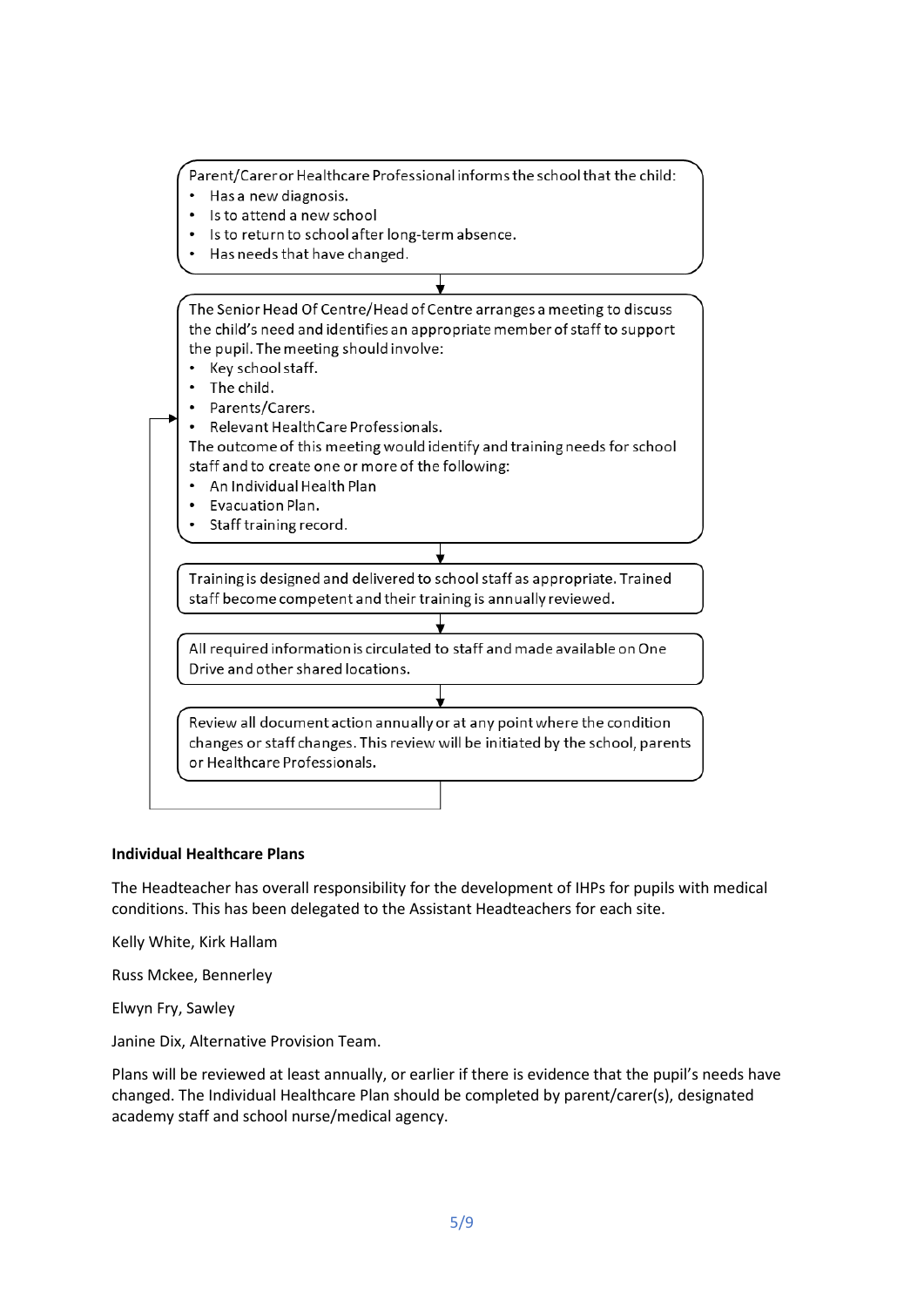They will be formulated with the pupil's best interests in mind and ensure that the academy assesses and manages risks to the pupil's education, health and social wellbeing, and minimises disruption. They will provide clarity about what needs to be done, when and by whom.

A Healthcare Plan should include the following information:

- Details of a pupil's condition (its triggers, signs, symptoms and treatments);
- The pupil's resulting needs, including medication and other treatments;
- Special requirements e.g. dietary needs, pre-activity precautions;
- Any side effects of the medicines;
- Specific support for the pupil's educational, social and emotional needs;
- Level of support needed and who will provide this;
- Arrangements for written permission from parents and the Headteacher for medication to be administered by a member of staff, or self-administered by the pupil during academy hours
- Where confidentiality issues are raised by the parent/pupil, the designated individuals to be entrusted with information about the pupil's condition
- Separate arrangements or procedures required for academy trips or other activities outside of the normal academy timetable that will ensure that the pupil can participate;
- What constitutes an emergency;
- What action to take in an emergency;
- What not to do in the event of an emergency;
- Whom to contact in an emergency;

## **The role the staff can play.**

Where a child has a special educational need identified in their EHC plan, the healthcare plan should become part of the plan. If a pupil has SEN but does not have a statement or EHC plan, the SEN will be mentioned in the IHP.

**Not all pupils with a medical condition will require an Individual healthcare plan.** It will be agreed with a healthcare professional and the parents when an individual healthcare plan would be inappropriate or disproportionate. This will be based on evidence. If there is not a consensus, the Assistant Headteacher will make the final decision.

## **Medicines**

Prescription and non-prescription medicines will only be administered at the academy:

- When it would be detrimental to the pupil's health or academy attendance not to do so and Where we have parents' written consent. **The only exception to this is where the medicine has been prescribed to the pupil without the knowledge of the parents.**
- However, pupils under 16 will not be given medicine containing aspirin unless prescribed by a doctor.
- By first checking maximum doses and when any previous dose was given. Parents will always be informed.
- If parents bring medicines into the academy and not the pupil.
- If the bottle with a pharmacist's label designating the pupil's name, directions, name of drug and name of doctor is submitted to the office and shown to the Headteacher.
- If medicines should be in original packaging and not tampered with.
- If any medications are not presented properly they will not be accepted by academy staff.
- If the parent/guardian has completed a Medicine Administration Form.
- As long as a record is kept of all children receiving medication (this record must be accessible in the office).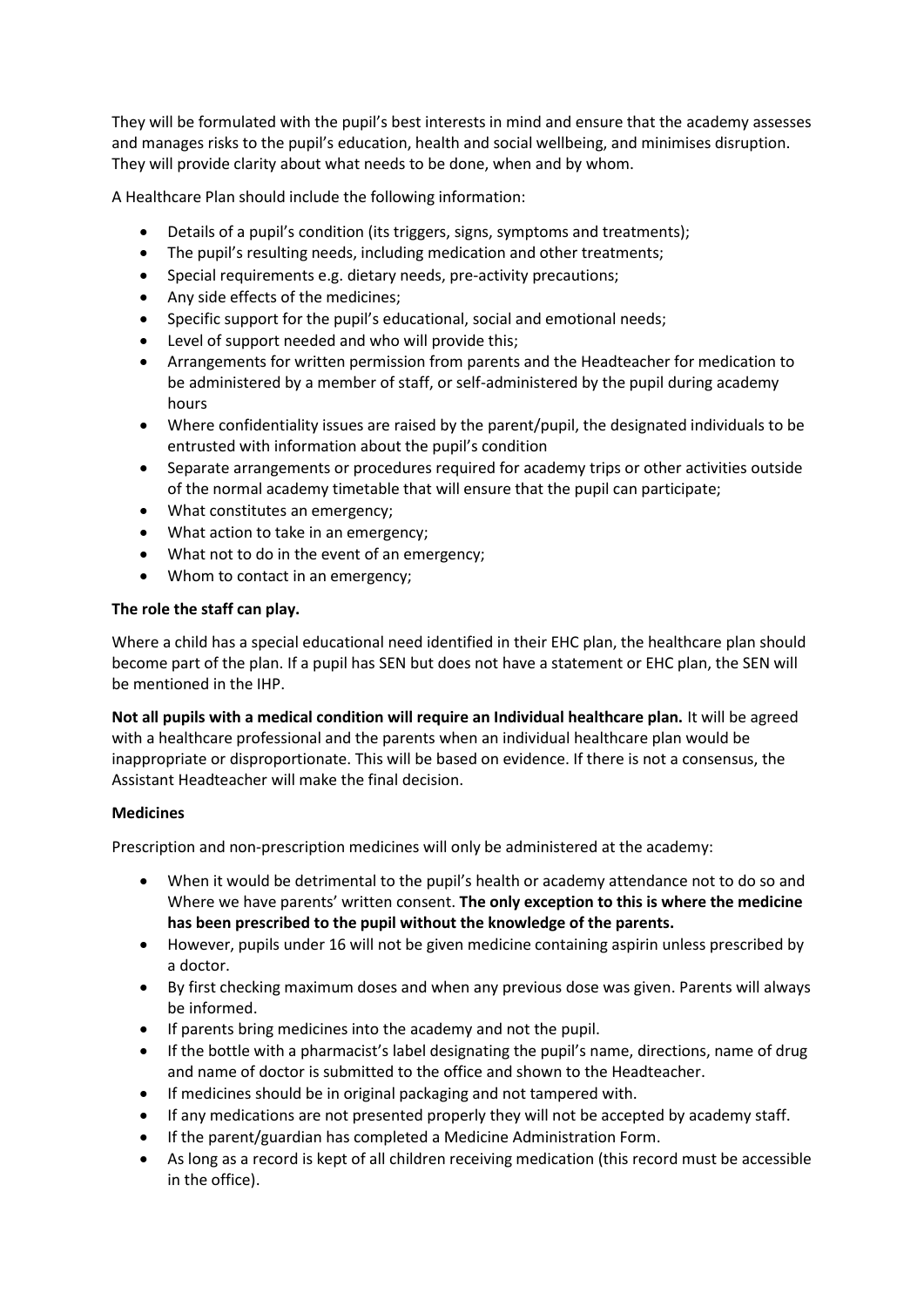- If all staff are kept informed of prescription medication being taken over an extended period.
- However, parents can come into the academy at lunchtime to administer these medicines if they wish.
- The academy will liaise with the School Health Service or other medical agencies for advice about a pupil's special medical needs, and will seek support from the relevant practitioners where necessary and in the interests of the pupil.
- Any medicines brought into the academy by the staff e.g. antibiotics, pain medication, hayfever medication, inhalers for personal use, should be stored in an appropriate place and kept out of the reach of the pupils (e.g. staff locker). Any staff medicine is the responsibility of the individual concerned and not the academy.
- The date, time, name of pupil, dose, should be recorded and double signed by a witness for all prescription and non-prescription medicines administered whilst at the academy.
- The academy will accept insulin that is inside an insulin pen or pump rather than its original container, but it must be in date.
- All medicines will be stored safely. Pupils will be informed about where their medicines are and will always be able to access them immediately. Medicines and devices such as asthma inhalers, blood glucose testing meters and adrenaline pens will always be readily available to pupils and not locked away.

## **Staff administering medication must check:**

- The pupil's name.
- Written directions provided.
- Prescribed dose.
- Dose frequency.
- Time and quantity of last dose.
- Expiry date.
- Any additional or cautionary information.

#### **Storage of Medicines**

When items need to be available for emergency use, e.g. asthma pumps and EpiPen's, they are kept in the classroom/medical so that pupils can access them immediately. Medicines are stored in the fridge (if specified in a locked container) or in the medicine safe in the main office. The medicine safe is always kept locked.

#### **Disposal of Medicines**

Parents are responsible for ensuring that date expired medicines are returned to the pharmacy for safe disposal. They should collect medicines held by the academy at the end of each term.

#### **Controlled Drugs**

Controlled drugs are prescription medicines that are controlled under the Misuse of Drugs Regulations 2001 and subsequent amendments, such as morphine or methadone.

Links to the regulations are below:

<https://www.nhs.uk/common-health-questions/medicines/what-is-a-controlled-medicine-drug/>

#### <http://www.legislation.gov.uk/uksi/2001/3998/schedule/1/made>

A pupil who has been prescribed a controlled drug may have it in their possession if they are competent to do so, but they must not pass it to another pupil to use. All other controlled drugs are kept in a secure cupboard in the academy office and only named staff have access.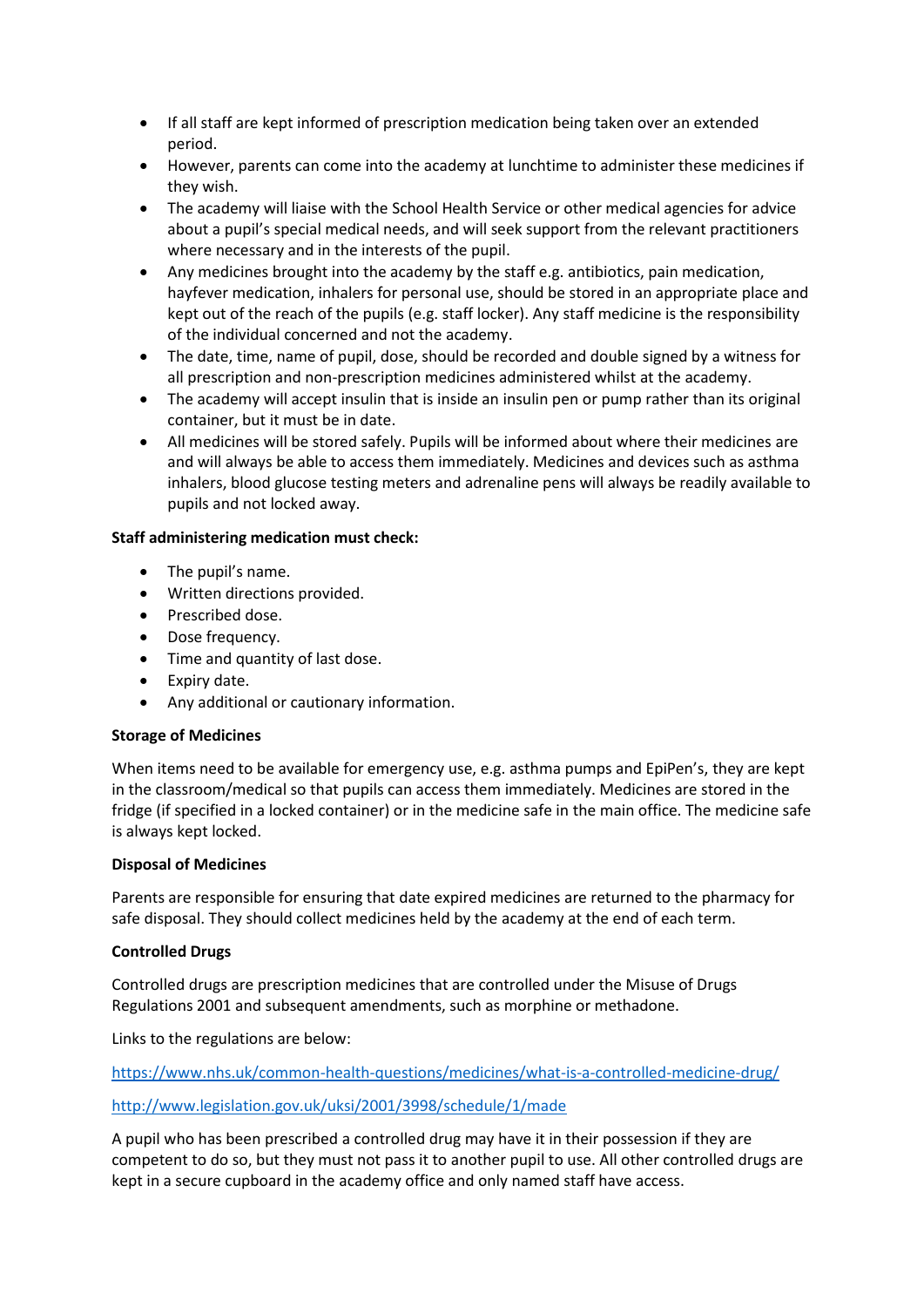Controlled drugs will be easily accessible in an emergency and a record of any doses used and the amount held will be kept.

### T**he pupil's role in managing their own medical needs**

After discussion with parents, pupils who are competent should be encouraged to take responsibility for managing their own medicines and procedures. This should be reflected within individual healthcare plans.

Wherever possible, pupils should be allowed to carry their own medicines with relevant devices or should be able to access their medicines for self-medication quickly and easily.

Pupils who can take their medicines themselves or manage procedures may require an appropriate level of supervision.

If it is not appropriate for a pupil to self-manage, relevant staff should help administer medicines and manage procedures for them.

#### **Emergency procedures**

Staff will follow the academy's normal emergency procedures (for example, calling 999). All pupils' IHPs will clearly set out what constitutes an emergency and will explain what to do. If a pupil needs to be taken to hospital, staff will stay with the pupil until the parent arrives or accompany the pupil to hospital by ambulance.

## **PEEP (Personal Emergency Evacuation Plan)**

For any pupil with medical needs a Personal Evacuation Plan is written in case of a fire. This plan is shared with all staff, including supply staff, working with the pupil to ensure a safe evacuation if necessary.

#### **Staff Training**

When training is delivered to academy staff, training records will be completed for inclusion in the Health and Safety records. This is for both insurance and audit purposes. Training is carried out by the official medical agency involved with the pupil and family and is regularly reviewed and updated. Clear records are kept of the training by the Headteacher.

- Staff will be fully supported in carrying out their role to support pupils with medical conditions.
- On the advice of relevant healthcare professionals, training needs will be identified.
- Professional training will be provided to relevant individuals.
- Logs will be kept of training that has been provided.
- Providers of training will also be logged.
- Fulfil the requirements in the IHPs.
- Training needs will be reviewed where necessary.

Any member of staff providing support to a pupil with medical needs should have received suitable training.

## **Off-site Trips and Residential Visits**

On occasion it may be necessary for the academy to administer an "over the counter" medicine in the event of a pupil suffering from a minor ailment, such as a cold or sore throat while away on an educational visit. In this instance the parental consent form will provide an "if needed" authority,